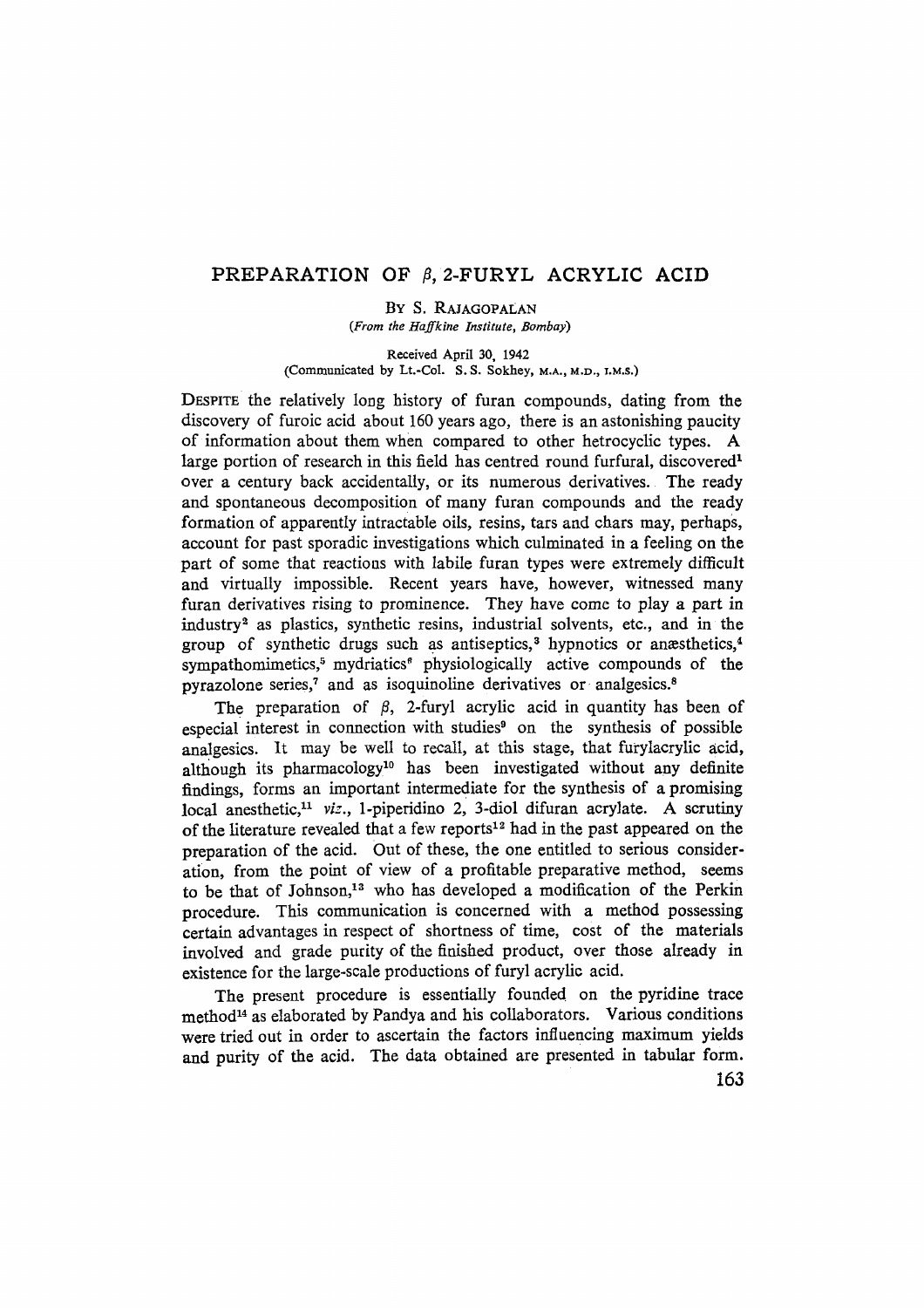# 164 S. Rajagopalan

| No.                     | Furfural                    | Malonic Acid               | Pyridine                         | Piperidine heating        | Period of<br>at 100° | Yield<br>and M.P.<br>of acrylic acid                       | Remarks                                    |
|-------------------------|-----------------------------|----------------------------|----------------------------------|---------------------------|----------------------|------------------------------------------------------------|--------------------------------------------|
| $\mathbf{1}$            | 24 g.<br>$(15$ c.c. 1 mol.) | $26$ g. $(1 \text{ mol.})$ | $1c$ .<br>$(0.05 \text{ mol.})$  | $\ddotsc$                 | 4 hrs.               |                                                            | Tarry product: not<br>worked up.           |
| $\overline{2}$          | 24 g.                       | $26g$ .                    | 3c.c.<br>$(0.15 \text{ mol.})$   | $\ddot{\phantom{a}}$      | 4 hrs.               | $17.4$ g., $138^\circ$                                     | Tan coloured, yield-<br>ing $12.5$ g, pure |
| $\overline{\mathbf{3}}$ | 24 g.                       | 26 g.                      | 6 c.c.<br>$(0.30 \text{ mol.})$  | $\ddot{\phantom{a}}$      | 2 hrs.               | acid.<br>$21 \cdot 0$ g., 139°<br>Slightly pale<br>product |                                            |
| 4                       | 24 g.                       | 26g.                       | 6c.c.                            | $\ddot{\phantom{a}}$      | 4 hrs.               | $21 \cdot 5$ g., 139°                                      | do.                                        |
| 5                       | 24 g.                       | 26 g.                      | 6 c.c.                           | 2 drops                   | 4 hrs.               | $21 \cdot 6$ g., 139-40°                                   | do.                                        |
| 6                       | 24 g.                       | 26 g.                      | 12 c.c.<br>$(0.60 \text{ mol.})$ | $\ddot{\phantom{a}}$      | $2$ hrs.             | $22 \cdot 0$ g., 141 <sup>o</sup>                          | Almost white pro-<br>duct                  |
| $\overline{7}$          | 24 g.                       | 26 g.                      | 12 c.c.                          | $\ddot{\phantom{0}}$      | 4 hrs.               | $22 \cdot 0$ g., $141^{\circ}$                             | do.                                        |
| 8                       | $24$ g.                     | 26 g.                      | 20 c.c.<br>$(1 \text{ mol.})$    | $\ddot{\phantom{0}}$      | 1 <sub>hr.</sub>     | $19.5$ g., $140-41^{\circ}$                                | do.                                        |
| 9                       | 24 g.                       | 26 g.                      | 20 c.c.                          | μ.                        | $2$ hrs.             | $22 \cdot 0$ g., $141^{\circ}$                             | do.                                        |
| 10                      | 24 g.                       | 26 g.                      | 20 c.c.                          | $\ddot{\phantom{0}}$      | 4 hrs.               | $22 \cdot 0$ g., $141^{\circ}$                             | do.                                        |
| 11                      | 24 g.                       | 26 g.                      | 12 c.c.<br>$(0.60 \text{ mol.})$ | $\ddot{\phantom{0}}$      | 2 hrs.               | 21.9 g., 141°                                              | do.                                        |
| 12                      | 96 g. (60 c.c.)             | 104 g.                     | 48 c.c.                          | $\ddot{\phantom{0}}\cdot$ | 2 hrs.               | 92 $\cdot$ 0 g., 141 $\degree$                             | do.                                        |
| 13                      | 96 g.                       | 104 g.                     | 48 c.c.                          | $\ddot{\phantom{a}}$      | $2$ hrs.             | $91 \cdot 0$ g., $141^{\circ}$                             | do.                                        |
| 14                      | 96 g.                       | 104 g.                     | 48 c.c.                          | $\ddot{\phantom{0}}$      | $2$ hrs.             | 92.0 g., 141°                                              | do.                                        |
| 15                      | 192 g.                      | 208 g.                     | 96 c.c.                          | $\ddot{\phantom{0}}$      | $2$ hrs.             | 184.0 g., 141°                                             | do.                                        |

From the practica1 standpoint of convenience, economy and purity of the resulting product, choice was made of experiment No. 6 as meriting detailed study and investigation of the possibility of its development into a preparatiye method. This expectation has now been fully realised: allowing even for Ioss in recrystallisation, the average yield of furyl acrylic acid from numerous experiments (Nos. 12-15) works out to about 65 per cent. of the theoretical amount and compares favourably with 56 per cent. for a similar grade of acid obtainable by the method of Johnson.<sup>13</sup>

#### *Experimental*

The furfural used was an ordinary commercial variety, which was subjected to a single distillation and stored in a brown bottle, as also the malonic acid, marketed as "practical" quality by Messrs. Eastman Kodak Co.; the latter was, however, dried at 100° for 2 hours. The pyridine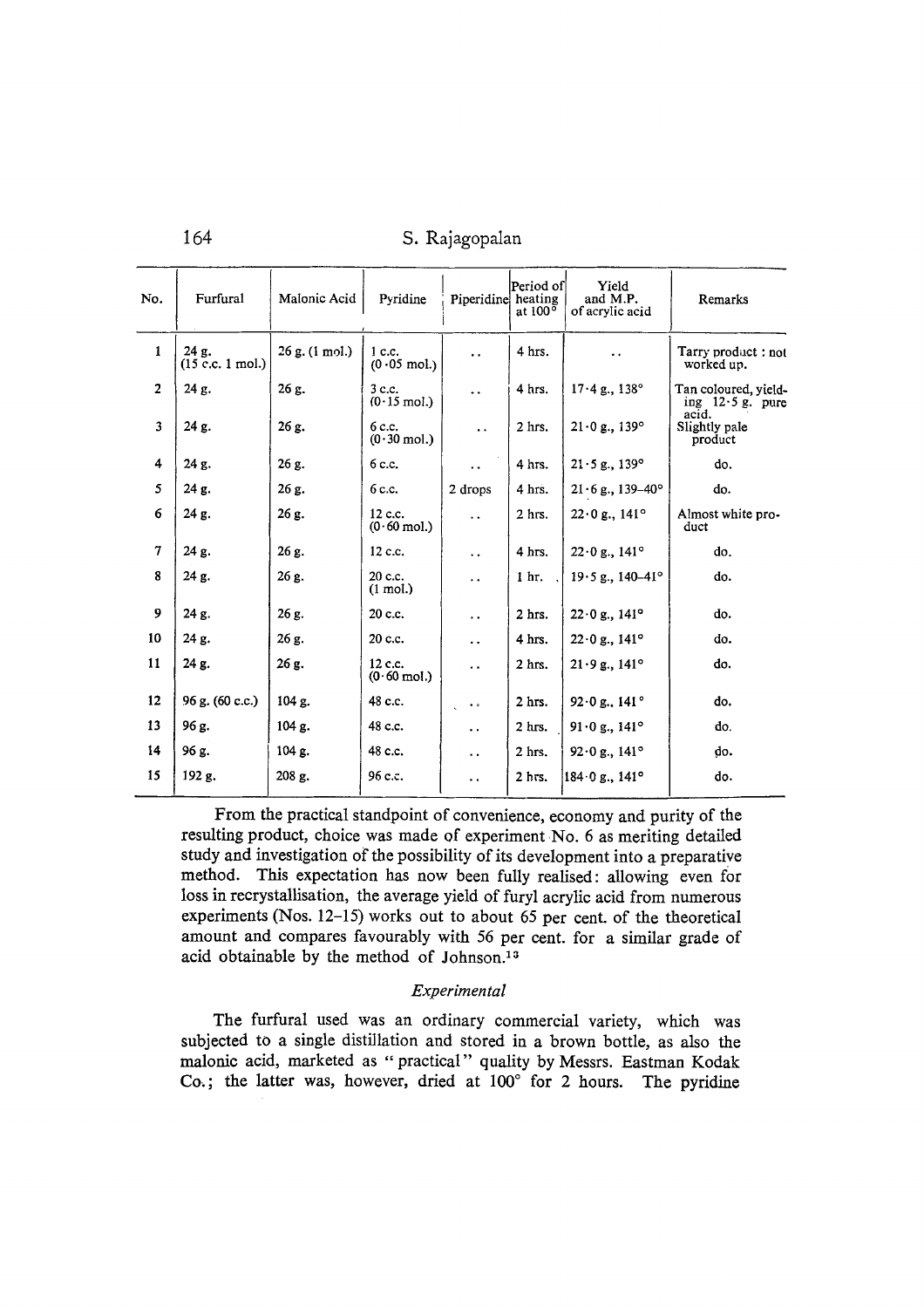required in these experiments was a eommercial brand and was dried over solid potash.

The aldehyde (1 mol.), malonic acid (1 mol.) and the requisite amount of pyridine were brought together in a suitable vessel and the mixture heated on the boiling water-bath for the desired period. The reaction-mixture was diluted, a slight excess of dilute ammonium hydroxide added and the filtrate acidified with excess of hydrochloric acid. The separated product was filtered after cooling, washed and dried between filter-papers.

*ti, 2-Furyl acrylic acid.-,--In* a 1 litre round-bottomed flask, fitted with a reflux condenser, were brought together furfural (192 g., 120 c.c., 2mols.), malonic acid (208 g., 2 mols.) and pyridine (96 c.c.,  $1 \cdot 2$  mols.) and the mixture heated on the boiling water-bath for 2 hours, cooled and diluted with water (200 c.c.). Enough liquor ammonia was added in order to produce a clear solution, filtered through a fluted filter-paper and the paper washed with three 80 c.c. portions of water. The filtrate was treated, without external cooling, with an excess of dilute  $(1:1-)$  hydrochloric acid. The mixture was cooled at the tap, allowed to stand at  $0^{\circ}$  for atleast 1 hour, the separated acid filtered, washed on the filter with four lots (100 c.c. each) of ice water and dried between filter-papers.

Furyl acrylic acid, obtained as above, is erystalline (needles), nearly white and melts at  $141^\circ$ ; yield  $184$  g., or 66-67 per cent.

The acid is of a high order of purity and can be utilised straightaway for further synthetic operations. If, however, a recrystallisation is desired, it is best effected from dilute alcohol with the addition of one-twentieth its weight of decolourising carbon. It is then obtained, on slow cooling with an approximate loss of 2 per cent., as slighfly pale and several-inches-long needles, melting at 141<sup>°</sup>.

#### *Summary*

The factors influencing optimum yields and purity of furyl acrylic acid by the condensation of furfural and malonic acid in the presence of pyridine have been investigated.

A rapid and elegant preparative method for  $\beta$ , 2-furyl acrylic acid of a high degree of purity has been worked out.

The author's grateful thanks are due to Lt.-Col. S. S. Sokhey, M.A., **M.O.,** I.M.S., for his keen interest and to the Lady Tata Memorial Trust for the award of a Research Scholarship. He is, in addition, thankful to Mr. P. V. A. Raman, M.sc., for participation in the early stages of the study.